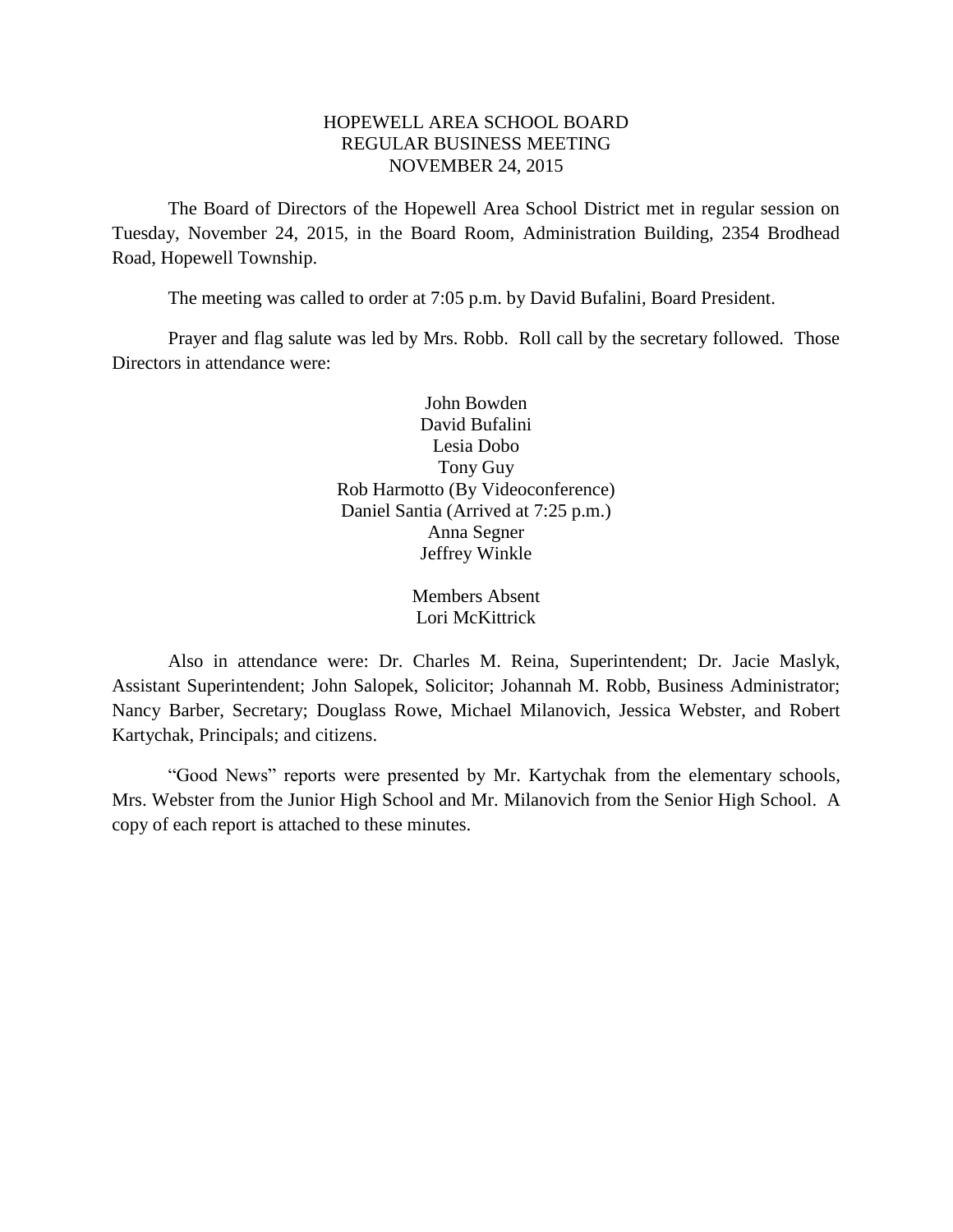Mr. Bufalini asked for approval of minutes.

# APPROVAL OF GROUPED ITEMS

## MOTION #1

By Lesia Dobo, seconded by John Bowden, to approve items (1) and (2) as presented in accordance with the School Board's agreement for grouping items in a single motion. MOTION carried unanimously by an affirmative vote of all Directors in attendance.

# Approval of Minutes

- 1. Recommendation to approve the October 27, 2015 business meeting minutes as presented.
- 2. Recommendation to approve the November 10, 2015 work meeting minutes as presented.

# APPROVAL OF GROUPED ITEMS

## MOTION #2

By Anna Segner, seconded by Tony Guy, to approve items (1) through (3) as presented in accordance with School Board's agreement for grouping items in a single motion. MOTION carried unanimously by an affirmative vote of all Directors in attendance.

## Tax Collectors' Report

1. Recommendation to accept report for taxes collected for the month of October 2015, as presented, and make said report a part of these minutes.

## Treasurer's Report

2. Recommendation to accept report of the Treasurer for the month of October 2015, as presented, and make said report a part of these minutes.

## Financial Statements

3. Recommendation to accept Financial Statements for the month of October 2015, as presented, and make said statements a part of these minutes.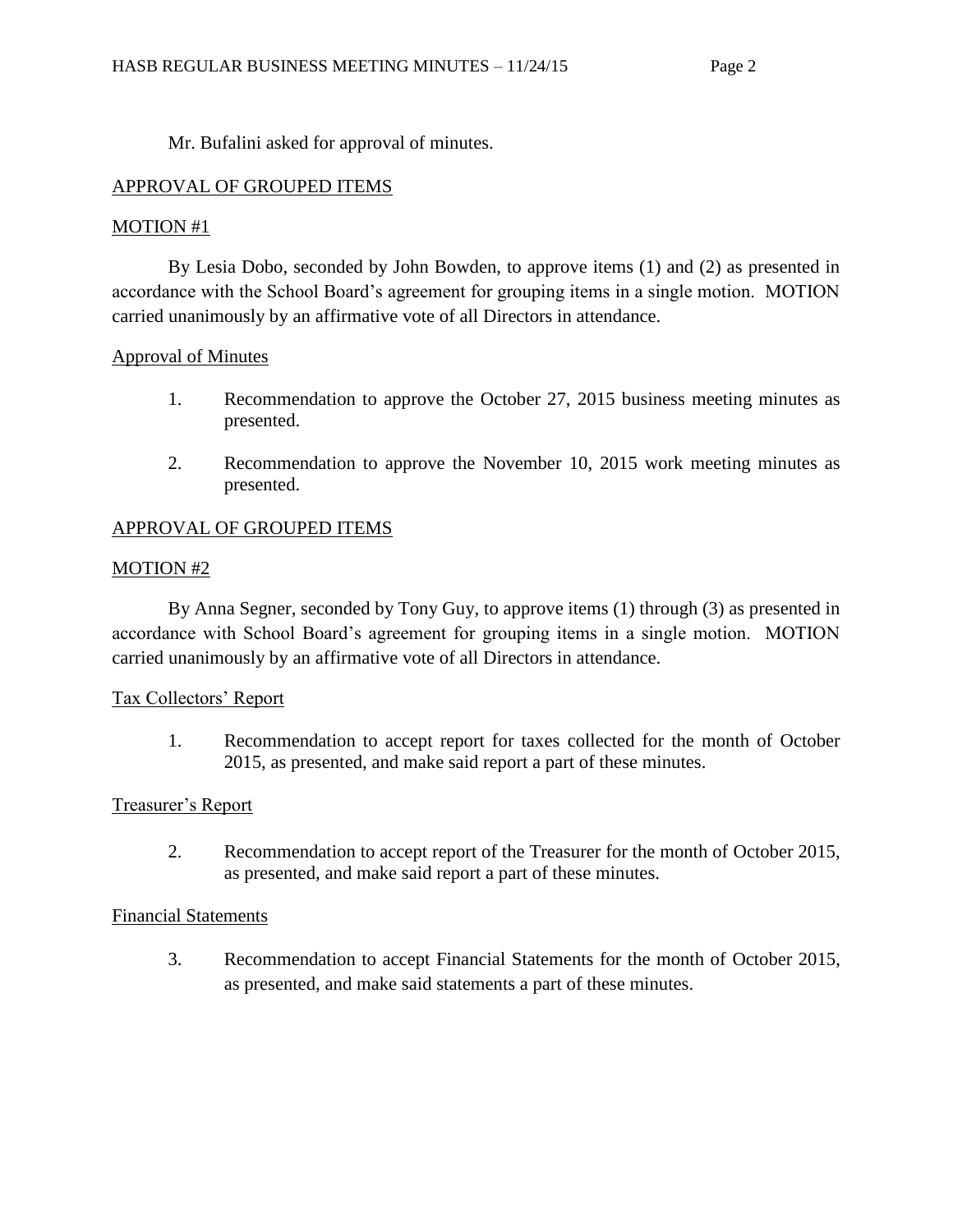## VISITOR'S COMMENTS

Josef Batvinskas and Adam Barkman gave an update of their Ryan McGovern Memorial Alumni Volleyball Tournament which was held on November 14, 2015. They raised \$5,300 for the McGovern Memorial Scholarship Fund and will officially retire Ryan's volleyball jersey. Dr. Reina and Mr. Bufalini commended the boys on a job well done.

At this time Mr. Bufalini asked that Committee discussion and recommendations begin.

# **Education/Curriculum/Instruction by Lesia Dobo, Chair**

# APPROVAL OF GROUPED ITEMS

## MOTION #3

By Lesia Dobo, seconded by Jeff Winkle, to approve items (1) and (2) as presented in accordance with School Board's agreement for grouping items in a single motion. MOTION carried unanimously by an affirmative vote of all Directors in attendance.

- 1. Samantha Chambers, a student at Robert Morris University, to fulfill a student teacher placement at the Junior High School under the guidance of Elizabeth Lehman.
- 2. Sarah Taormina, a student at Robert Morris University, to fulfill a pre-student teacher placement at Margaret Ross Elementary School under the guidance of Annette Doria and a student teacher placement at Hopewell Elementary School under the guidance of Nicole Ozimok.

## MOTION #4

By Lesia Dobo, seconded by John Bowden, to approve the request of Mr. Katkich to repurpose Room 121, an unused classroom, to create a Maker Space and STEAM lab for students in grades 5 through 8. MOTION carried unanimously by an affirmative vote of all Directors in attendance.

## MOTION #5

By Lesia Dobo, seconded by Tony Guy, to approve the pilot implementation of electronic progress reports and reports cards through the CSIU Parent Portal at the Senior High School beginning in December 2015. MOTION carried unanimously by an affirmative vote of all Directors in attendance.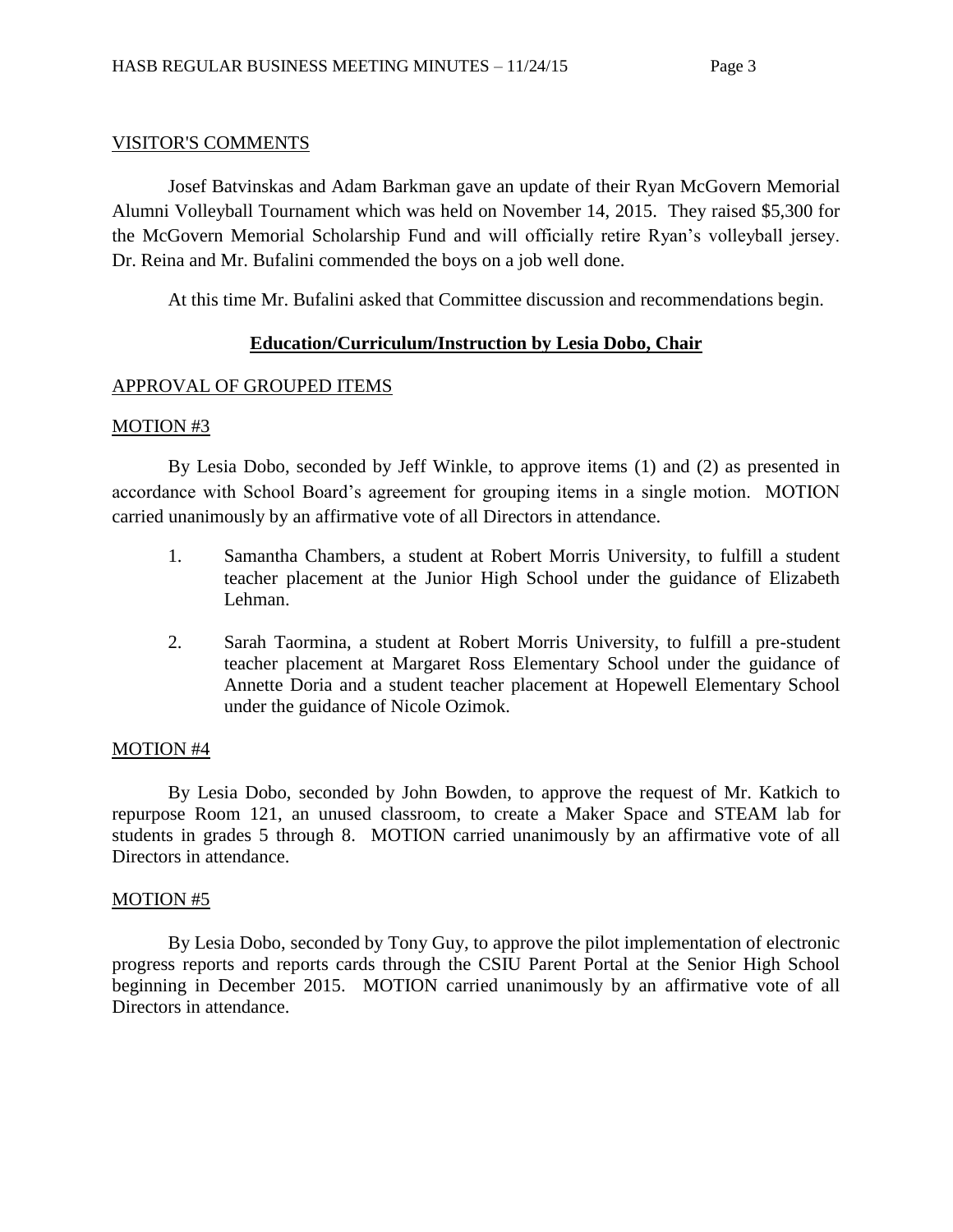## MOTION #6

By Lesia Dobo, seconded by Rob Harmotto, to approve the request of the Italian Club and its sponsor, Mrs. Cedro, to sponsor a trip to Italy in June of 2017. MOTION carried unanimously by an affirmative vote of all Directors in attendance.

Mr. Bowden asked if approval could be rescinded depending on worldwide security issues at the time of travel. Dr. Reina said that it will be closely monitored.

#### **Athletics by Tony Guy, Chair**

#### MOTION #7

By Tony Guy, seconded by Anna Segner, to approve payment of fall coaches beyond the regular season. MOTION carried unanimously by an affirmative vote of all Directors in attendance.

#### MOTION #8

By Tony Guy, seconded by Jeff Winkle, to approve the Cooperative Athletic Agreement with the Aliquippa School District for boys' volleyball beginning in the spring of 2016. MOTION carried unanimously by an affirmative vote of all Directors in attendance.

## **Buildings and Grounds by Anna Segner, Chair**

## APPROVAL OF GROUPED ITEMS

#### MOTION #9

By Anna Segner, seconded by Lesia Dobo, to approve items (1) through (4) as presented in accordance with School Board's agreement for grouping items in a single motion. MOTION carried unanimously by an affirmative vote of all Directors in attendance.

- 1. Request by Beaver County Special Olympics to use the pool on Friday's from 9:30 a.m. until 11:30 a.m. beginning January 2016 through April 2016 for swim practice.
- 2. Request from Hopewell Girls Softball to use Gym B at the Junior High School on Monday evenings from November 9, 2015 through December 21, 2015 from 8:00 p.m. until 9:30 p.m.
- 3. Request of Hopewell Area Soccer Association to use Tony Dorsett Stadium on Sunday's from 12:00 p.m. until 5:00 p.m. from March 6, 2016 through May 29, 2016 for games.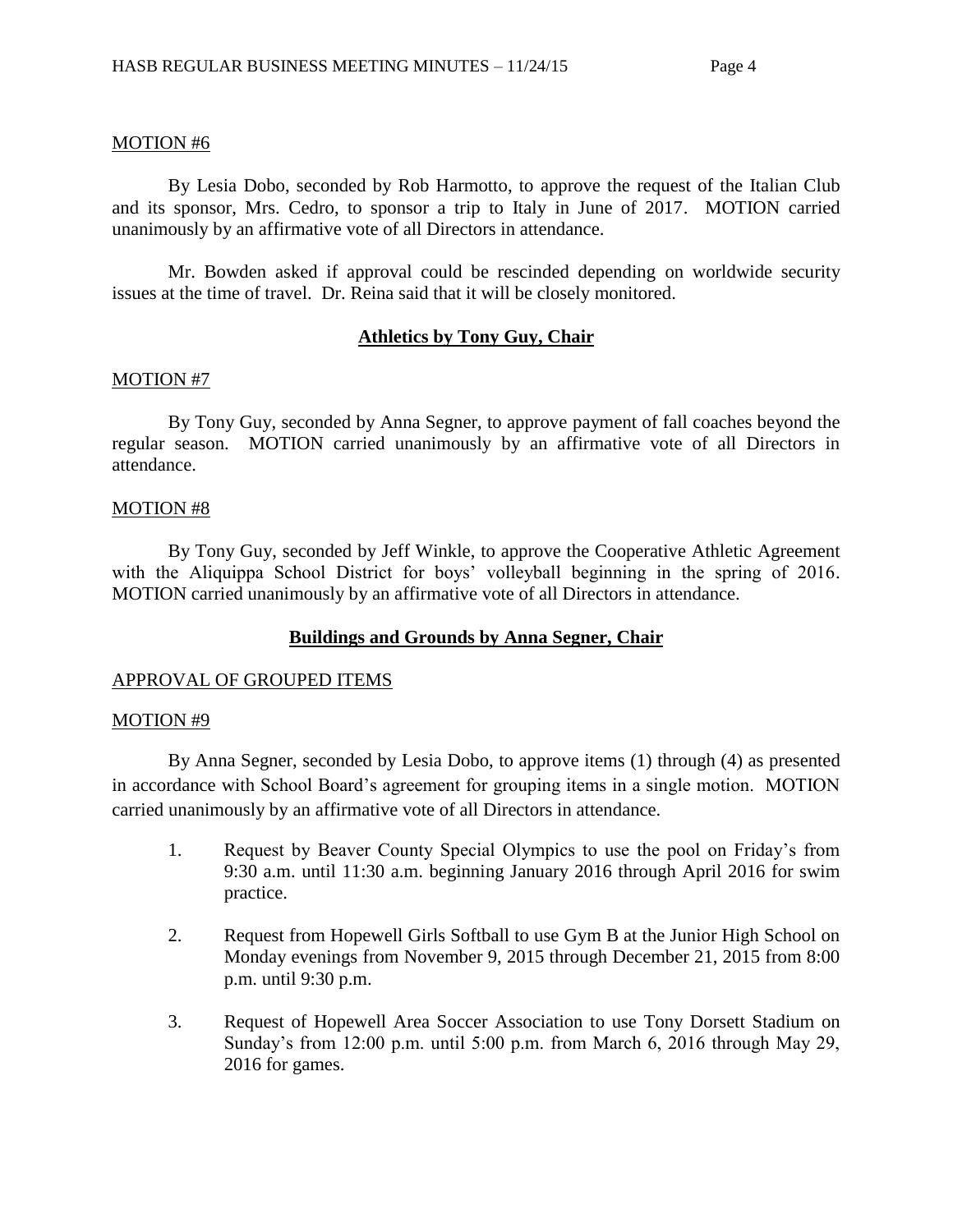4. Request of Michael Shutak and the Elks Club to use Gym B at the Junior High School on Saturday, December 5, 2015, for a Foul Shooting Contest.

# **Finance and Budget by John Bowden, Chair**

# APPROVAL OF GROUPED ITEMS

## MOTION #10

By John Bowden, seconded by Anna Segner, to approve items (1) through (3) and to ratify items (4) and (5) as presented in accordance with School Board's agreement for grouping items in a single motion. MOTION carried unanimously by an affirmative roll call vote of all Directors in attendance.

- 1. General Fund List of Bills in the amount of \$542,323.94
- 2. Capital Reserve Fund payments in the amount of \$31,888.00
- 3. Cafeteria Fund payments in the amount of \$49,607.03
- 4. General Fund payments in the amount of \$538,935.91
- 5. Capital Reserve Fund payments in the amount of \$136,214.00

## APPROVAL OF GROUPED ITEMS

## MOTION #11

By John Bowden, seconded by Lesia Dobo, to approve items (1) and (2) as presented in accordance with School Board's agreement for grouping items in a single motion. MOTION carried unanimously by an affirmative vote of all Directors in attendance.

- 1. Renewal of the Administrators Travel Accident Insurance coverage, effective for the period beginning December 1, 2015 through November 30, 2016, at an annual premium of \$17 per person.
- 2. Designation of WesBanco as a depository for School District funds.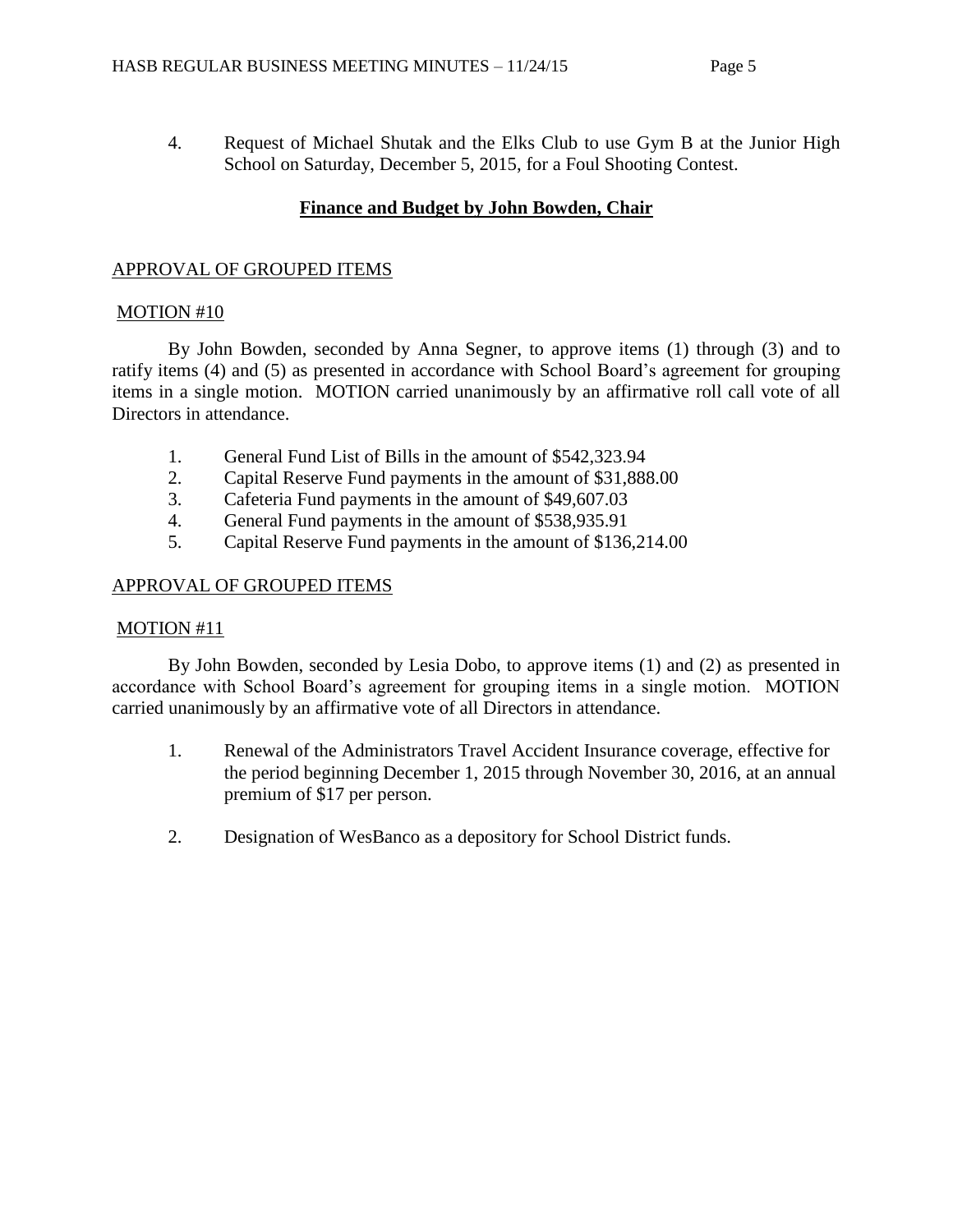#### MOTION #12

By John Bowden, seconded by Anna Segner, to approve the fund balance assignments, restrictions and commitments as of June 30, 2015, listed below. MOTION carried unanimously by an affirmative roll call vote of all Directors in attendance.

| Nonspendable                     | \$1,852.87     |
|----------------------------------|----------------|
| <b>Restricted for Stadium</b>    | \$21,521.99    |
| Committed for Budget             | \$990,431.00   |
| <b>Committed for Health Care</b> | \$1,000,000.00 |
| <b>Committed for Fut Retire</b>  | \$2,600,000.00 |
| Committed for Technology         | \$1,000,000.00 |
| Unassigned                       | \$2,792,615.84 |

#### MOTION #13

By John Bowden, seconded by Tony Guy, to approve the transfer of \$500,000 from the General Fund to the Capital Projects Fund as of June 30, 2015. MOTION carried unanimously by an affirmative roll call vote of all Directors in attendance.

#### **Legislative by Jeffery Winkle; Chair**

#### MOTION #14

By Jeffery Winkle, seconded by Daniel Santia, to approve the appointment of Lesia Dobo and John Bowden to the PSBA/BVIU Legislative Action Council. MOTION carried unanimously by an affirmative vote of all Directors in attendance.

#### **Personnel by Rob Harmotto, Chair**

#### MOTION #15

By Rob Harmotto, seconded by Jeff Winkle, to accept the resignation for retirement of Dr. Charles M. Reina, Superintendent, effective June 30, 2016. MOTION carried unanimously by an affirmative roll call vote of all Directors in attendance.

#### MOTION #16

By Rob Harmotto, seconded by Dan Santia, to approve the employment of Mark Javens as 5th assistant boys' basketball coach, effective November 16, 2015. MOTION carried unanimously by an affirmative vote of all Directors in attendance.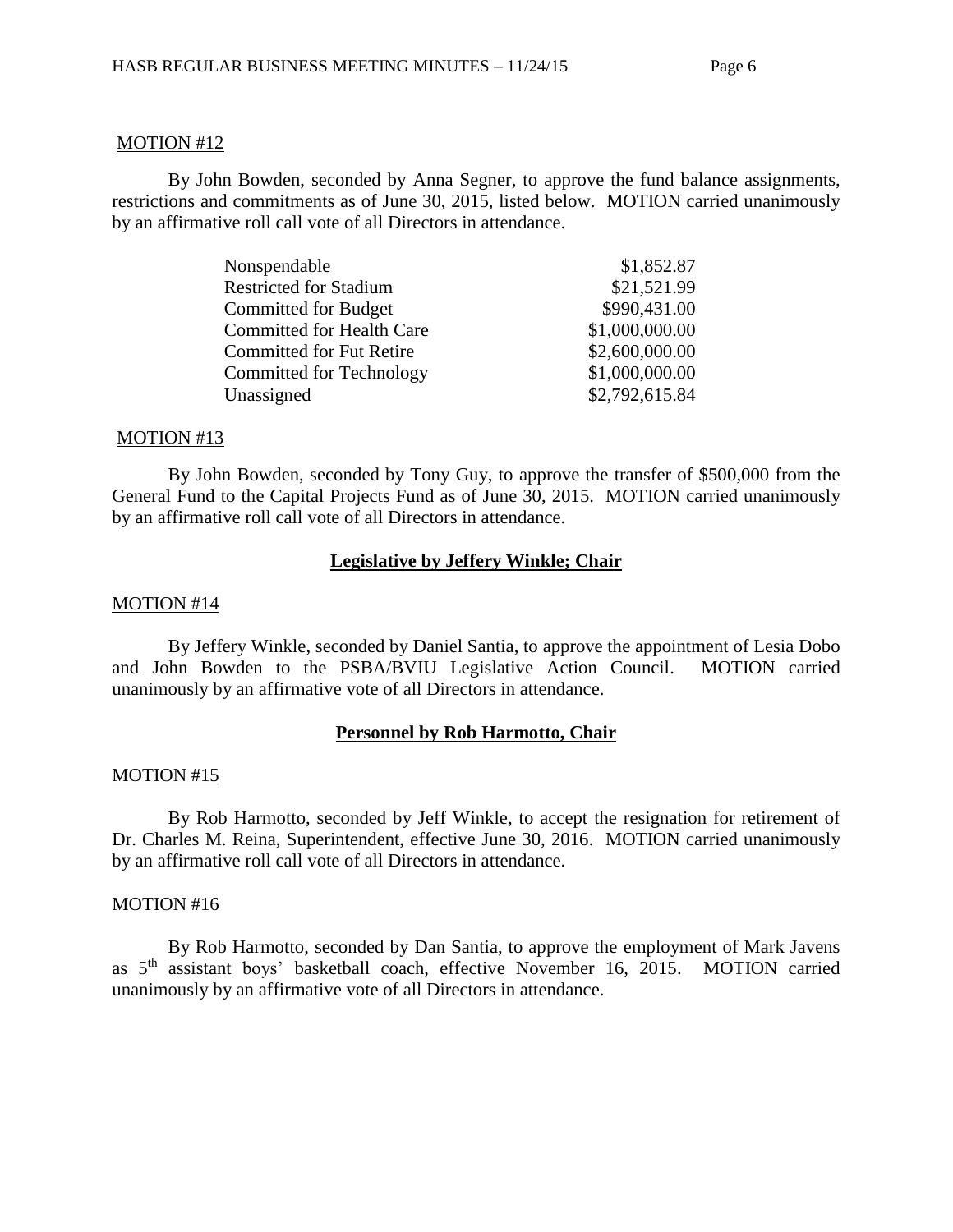## APPROVAL OF GROUPED ITEMS

#### MOTION #17

By Rob Harmotto, seconded by John Bowden, to approve items (1) and (2) as presented in accordance with School Board's agreement for grouping items in a single motion. MOTION carried unanimously by an affirmative vote of all Directors in attendance.

- 1. Employment of Charles McClaine, lifeguard, effective November 25, 2015.
- 2. Employment of Allison Kindred, lifeguard, effective November 25, 2015.

#### MOTION #18

By Rob Harmotto, seconded by Anna Segner, to approve the appointment of Ashley Cameron as a volunteer assistant bowling coach, effective November 25, 2015. MOTION carried unanimously by an affirmative vote of all Directors in attendance.

#### MOTION #19

By Rob Harmotto, seconded by Tony Guy, to approve the wrestling coaches and salaries as set forth below. MOTION carried unanimously by an affirmative vote of all Directors in attendance.

|                 | Head Coach Jason Martsolf                 | \$4,458.00  |
|-----------------|-------------------------------------------|-------------|
| $1st$ Assistant | Wil Lynn                                  | \$3,263.00  |
|                 | 2 <sup>nd</sup> Assistant Brandon Fedorka | \$2,816.00  |
| $3rd$ Assistant | Corey Getz                                | \$1,500.00  |
| Volunteer       | <b>Bill Bain</b>                          | \$0.0       |
| Volunteer       | <b>Jason Winters</b>                      | \$0.0       |
| Volunteer       | Jose Molina                               | \$0.0       |
| Volunteer       | Chris Georgetson                          | \$0.0       |
| Volunteer       | J.T. Pennington                           | \$0.0       |
| <b>TOTAL</b>    |                                           | \$12,037.00 |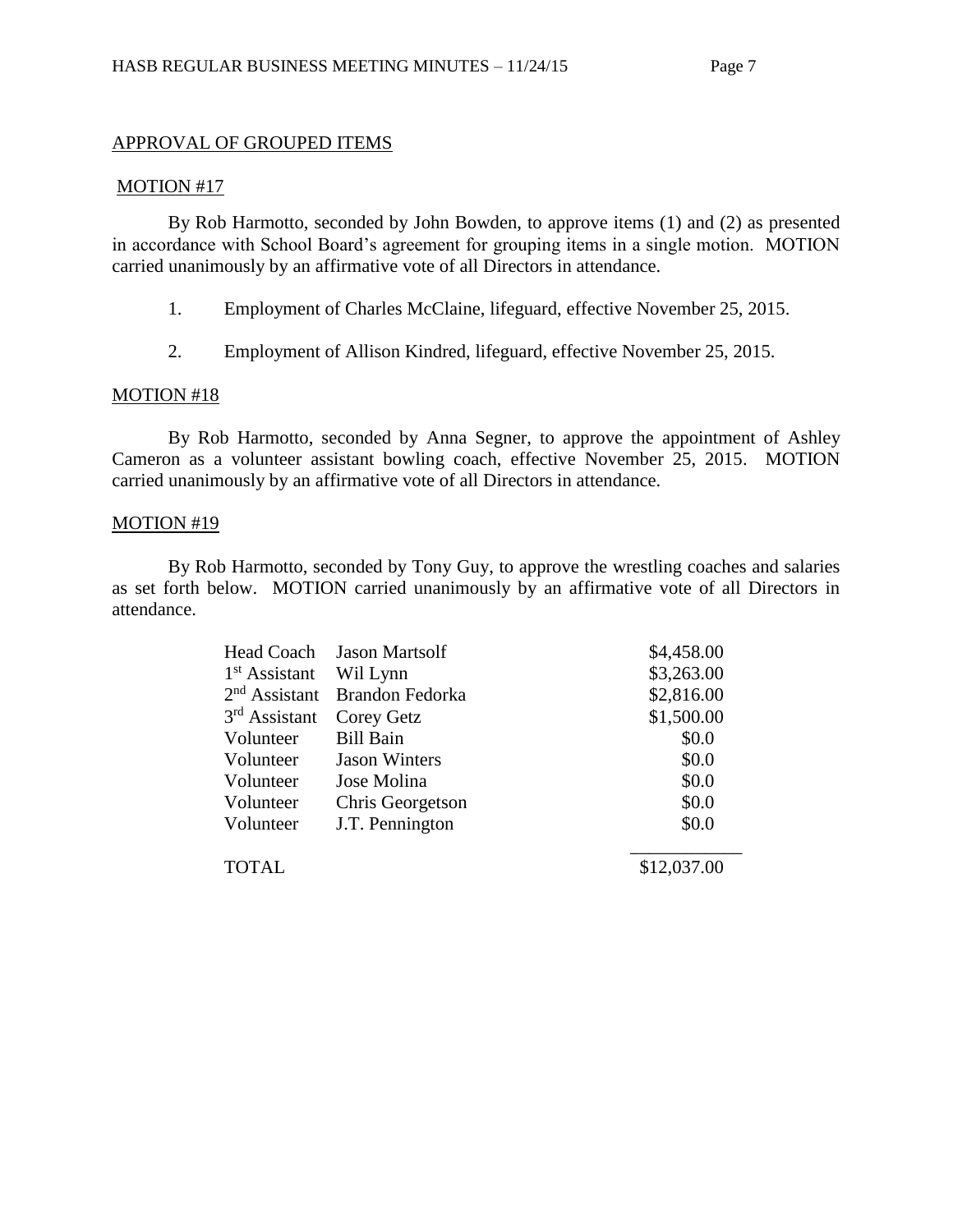# APPROVAL OF GROUPED ITEMS

#### MOTION #20

By Rob Harmotto, seconded by Dan Santia, to approve items (1) through (3) as presented in accordance with School Board's agreement for grouping items in a single motion. MOTION carried unanimously by an affirmative vote of all Directors in attendance.

- 1. Change of employment status for Michael White from substitute driver to permanent driver, effective October 27, 2015.
- 2. Change of employment status for Carrie Ann Wise from substitute driver to permanent driver, effective October 27, 2015.
- 3. Substitute personnel rosters.

#### Superintendent's Report

Dr. Reina reminded everyone that the BVIU Reorganization meeting is December 15, 2015 and that reservations are due tomorrow.

With the Board Reorganization meeting next week, Dr. Reina thanked Mr. Guy for his service to the Board. Mr. Guy will no longer be on the Hopewell School Board, as he was recently elected Beaver County Sheriff.

Mr. Guy also thanked the Board for their support.

Dr. Reina wished everyone a Happy Thanksgiving.

## Solicitor's Report

Nothing to report.

## Unfinished Business

Nothing to report.